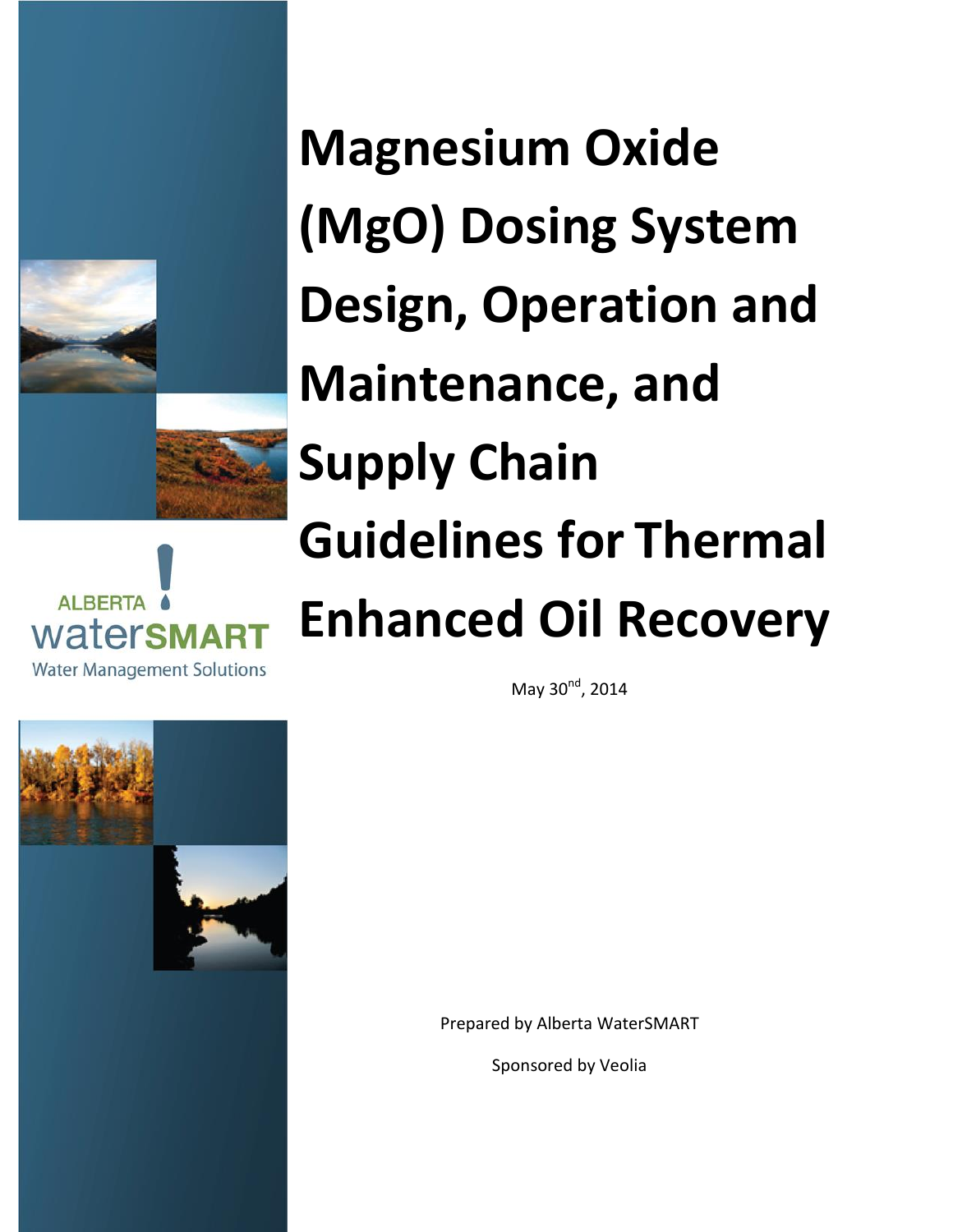## **Foreward**

MgO is used to remove silica from process water (produced water and makeup water), as one component of a process to meet requirements for boiler feed water quality. Approximately 40 MgO slurry systems are operating in thermal enhanced oil recovery facilities in Alberta. These facilities were commissioned over several decades from the 1980s to present day and their operation and maintenance presents numerous challenges to the facility operators.

Until now, operators have managed system challenges on an individual basis with their equipment suppliers and engineering consultants. However, many of system challenges occur for most facility operators. This situation presented an opportunity to share knowledge within the industry on potential mitigation options to address challenges with current systems, and to develop guidelines for system design, operation and maintenance that will improve the design and management in new systems.

These guidelines draw on information from the report "Magnesium Oxide (MgO) Dosing Systems for Thermal Enhanced Oil Recovery, Guideline Development Report" and can be used as a quick reference for operators in developing specifications and standard operating practices (SOPs). The development of these guidelines was made possible through sponsorship by Veolia Water Solutions and Technologies, facilitated and developed by Alberta WaterSMART Solutions Ltd. (Alberta WaterSMART). Input was collected from 10 industry companies, an MgO powder supplier, and an MgO equipment supplier.

"Magnesium Oxide (MgO) Dosing Systems for Thermal Enhanced Oil Recovery, Guideline Development Report" provides the background, methodology and analysis undertaken to develop the design and operation and maintenance guidelines. It is a resource for operators wishing to develop a greater understanding of the systems, their potential challenges and how they can be addressed; and to explain how and why these guidelines were developed.

The main observation from developing these guidelines is the significant impact that suppliers and consultants have on the design and operation of a system. The specifications provided by the facility owner to purchasing, or to the design engineer who in turn provides specifications to purchasing, are the most effective way to ensure that important parameters are translated into the hardware. In the absence of owner's specifications, the process for tender and award of the equipment and design contract creates a situation where suppliers provide the lowest cost design that allows them to win the contract. If agitator or tank specifications are not detailed enough, the supply chain process may not provide the most efficient or effective equipment. Thus, the primary recommendation is for owners to use the guidelines proposed in this report to develop their own specifications for MgO systems.

Another major consideration is the understanding of MgO slaking chemistry. A number of challenges are associated with the use of MgO, however, one of the key challenges is the buildup of solids and scale on equipment and in transfer lines. One of the major factors contributing to this challenge is the reaction of MgO with water to form a solid deposit. In addition to plugging many pieces of equipment, these solids can also fall off the tank walls to collect on the bottom of the tank or transfer lines.

This document provides an overview of the MgO system, a review of MgO chemistry, and the MgO guidelines.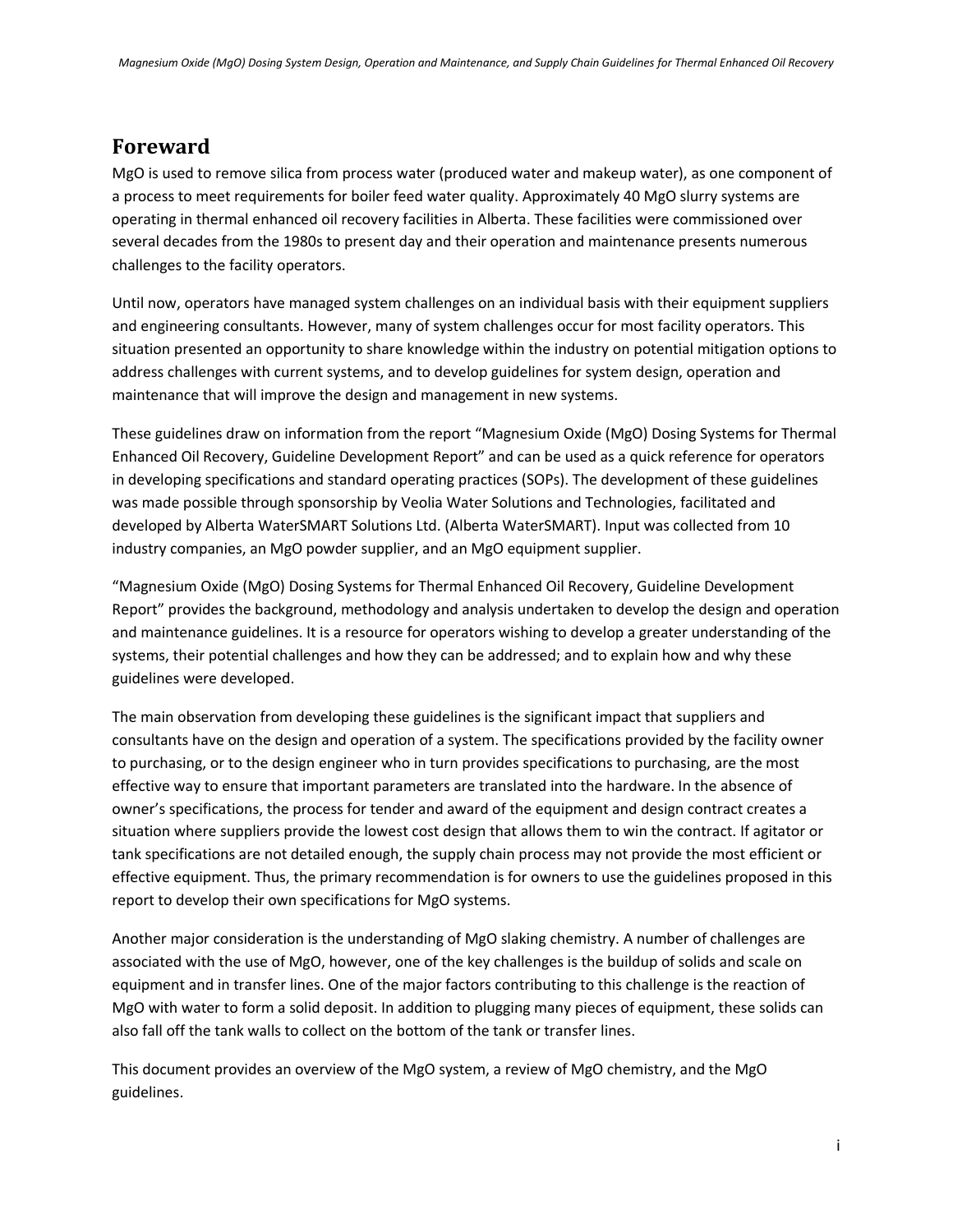# **Table of Contents**

| $\mathbf{1}$   |     |                |  |  |  |  |  |  |  |
|----------------|-----|----------------|--|--|--|--|--|--|--|
| $\overline{2}$ |     |                |  |  |  |  |  |  |  |
| 3              |     |                |  |  |  |  |  |  |  |
| 4              |     |                |  |  |  |  |  |  |  |
|                | 4.1 |                |  |  |  |  |  |  |  |
|                | 4.2 |                |  |  |  |  |  |  |  |
|                |     | 4.2.1<br>4.2.2 |  |  |  |  |  |  |  |
|                |     |                |  |  |  |  |  |  |  |
|                |     | 4.2.3          |  |  |  |  |  |  |  |
|                |     | 4.2.4          |  |  |  |  |  |  |  |
|                | 4.3 |                |  |  |  |  |  |  |  |
|                |     | 4.3.1          |  |  |  |  |  |  |  |
|                |     | 4.3.2          |  |  |  |  |  |  |  |
|                |     | 4.3.3          |  |  |  |  |  |  |  |
|                |     | 4.3.4          |  |  |  |  |  |  |  |
|                |     | 4.3.5          |  |  |  |  |  |  |  |
|                |     | 4.3.6          |  |  |  |  |  |  |  |
|                |     | 4.3.7          |  |  |  |  |  |  |  |
|                | 4.4 |                |  |  |  |  |  |  |  |
|                |     | 4.4.1          |  |  |  |  |  |  |  |
|                |     | 4.4.2          |  |  |  |  |  |  |  |
|                |     | 4.4.3          |  |  |  |  |  |  |  |
|                | 4.5 |                |  |  |  |  |  |  |  |
|                | 4.6 |                |  |  |  |  |  |  |  |
| 5              |     |                |  |  |  |  |  |  |  |
|                | 5.1 |                |  |  |  |  |  |  |  |
|                | 5.2 |                |  |  |  |  |  |  |  |
|                | 5.3 |                |  |  |  |  |  |  |  |
|                | 5.4 |                |  |  |  |  |  |  |  |
|                | 5.5 |                |  |  |  |  |  |  |  |
|                | 5.6 |                |  |  |  |  |  |  |  |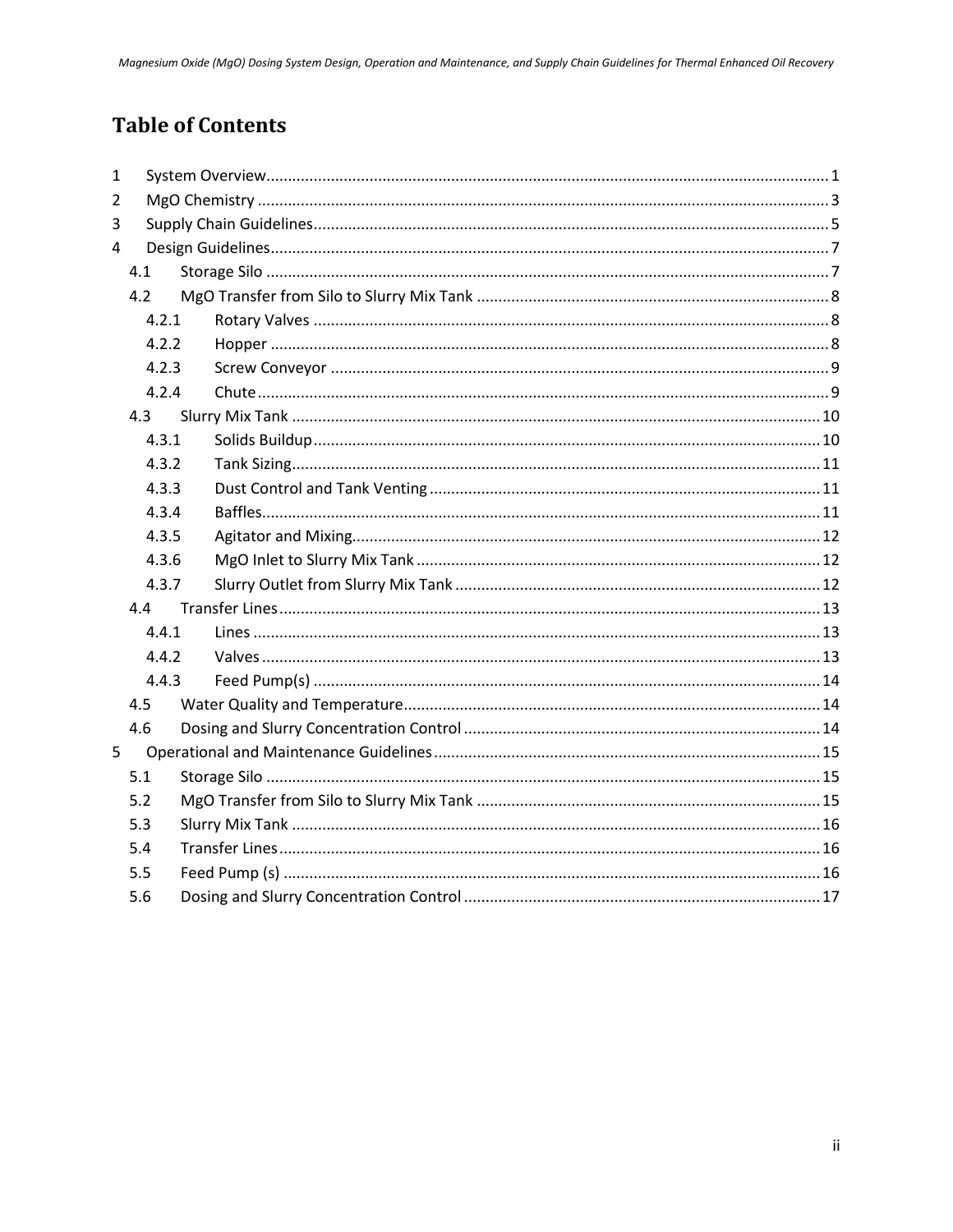## <span id="page-3-0"></span>**1 System Overview**

MgO is used in thermal enhanced oil recovery facilities to remove silica from process water (produced water and makeup water) as one component of a process to meet requirements for boiler feed water quality. The MgO is used in a powder form and is mixed with makeup water onsite to produce a slurry. The slurry and the process water are combined in a warm or hot lime softener or an evaporator to remove silica. In this report the warm or hot lime softener or evaporator is referred to as the reactor.

MgO slurry systems can include as many as six major components. The system can be configured in many different ways, and not all of the configurations include all six components, which are:

- MgO Powder Storage Silo
- Rotary Transfer Valve
- MgO Hopper
- Screw Conveyor
- Slurry Mix Tank
- Feed Pump

[Figure 1](#page-3-1) shows a schematic of the common configuration of an MgO slurry system.



<span id="page-3-1"></span>**Figure 1. MgO Slurry System**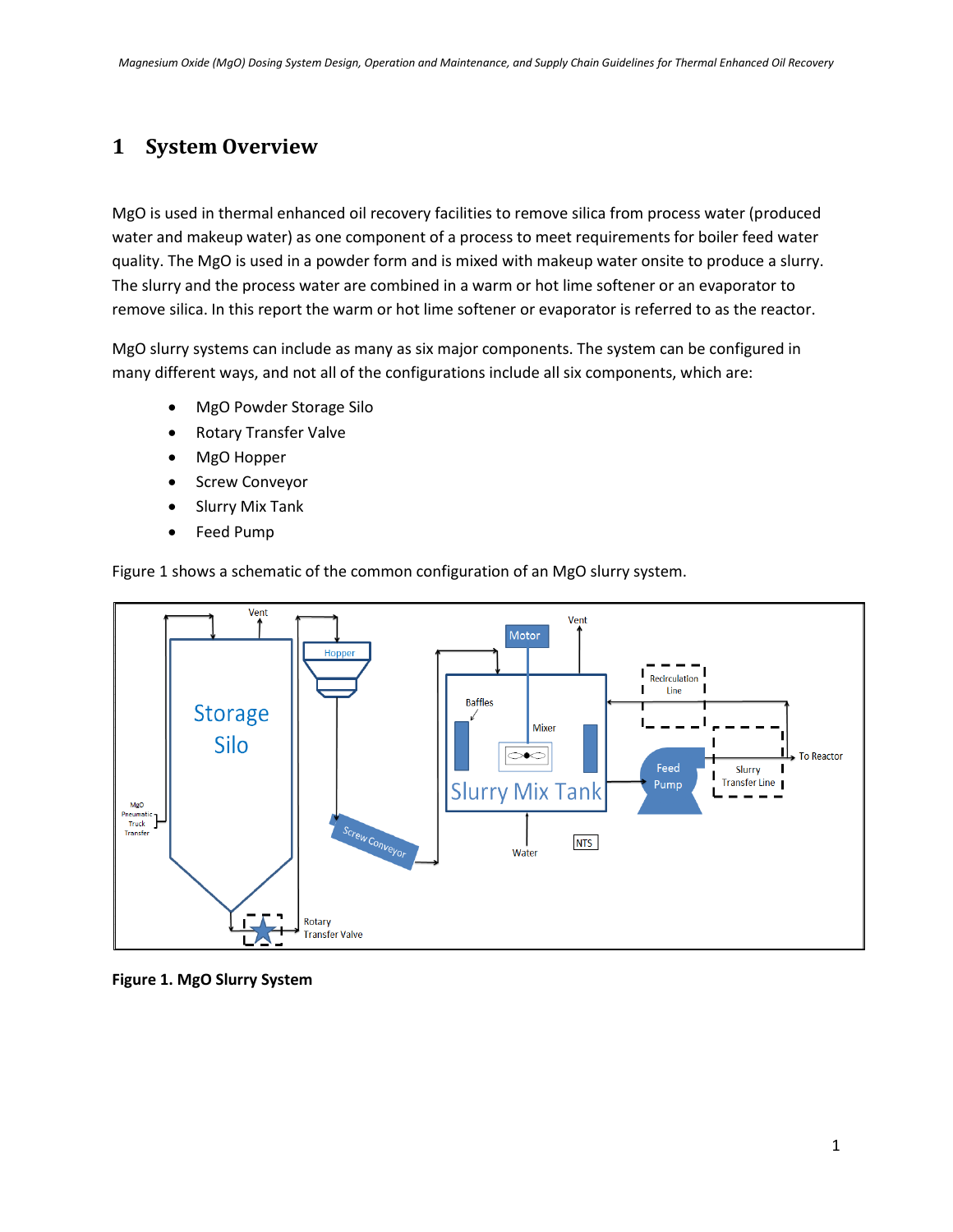The MgO powder is delivered to the facility by an MgO powder supply truck and is transferred from the truck to the storage silo pneumatically. The silo is typically located above the slurry mix tank and has, at a minimum, a filter and a level transmitter. Flow out of the silo is encouraged by either a physical vibration or shaking system, and/or the introduction of air into the bottom of the silo.

The powder is transferred from the silo to the slurry mix tank using either a loss-in-weight or a volumetric transfer control approach. Typically, a hopper sits between the storage silo and the slurry mix tank. Loss-in-weight hoppers can be used either to control transfer of product out of the silo to another transfer device, and/or to measure MgO product slurry tank dosing. Where hoppers are used as the dosing device, they are followed by a screw conveyor.

Where hoppers are not used, volumetric transfer systems include a screw conveyor and may also include a rotary transfer valve. Rotary valves and screw conveyors may be used as the MgO product slurry tank dosing control and measurement system.

The transfer device feeds the product to the slurry mix tank through a chute. In the slurry mix tank, makeup water is mixed with the MgO powder to create a slurry. The mix tank typically contains an agitator and baffles to ensure proper mixing. Other typical components of the slurry mix tank are a venting system and a level transmitter.

The slurry is transferred from the mix tank by a feed pump, through slurry transfer pipelines to the downstream reactor. Recirculation piping have also been used to recirculate the slurry back into the slurry mix tank.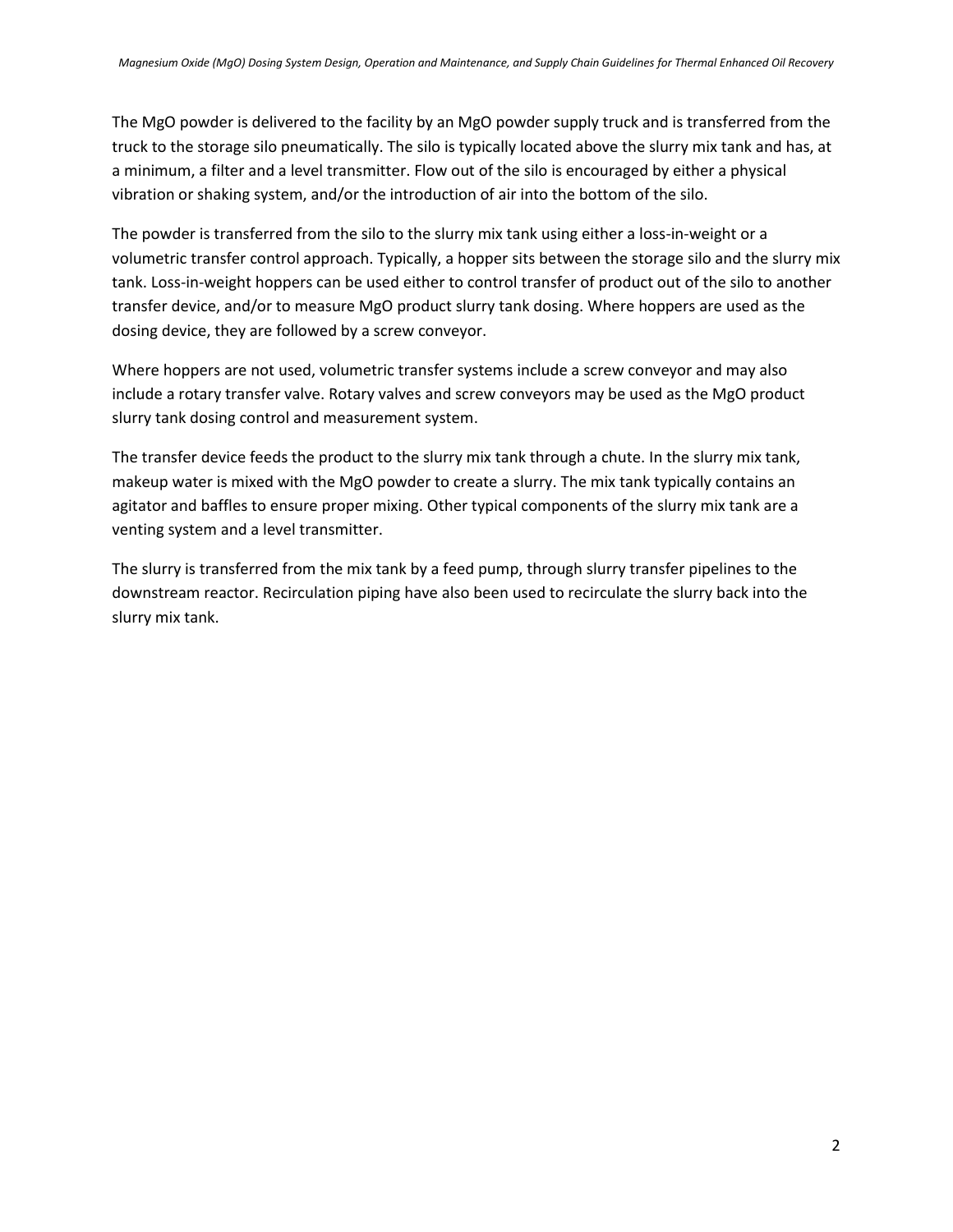## <span id="page-5-0"></span>**2 MgO Chemistry**

Upon contact with water, magnesium oxide (MgO) begins to hydrate to form magnesium hydroxide  $(Mg(OH)_2)$  via the following exothermic reaction:

$$
MgO + H_2O \rightarrow Mg(OH)_2
$$

The degree to which this hydration reaction occurs depends primarily on the temperature of the mixwater and the slurry density (% solids). The effect of temperature on hydration can be seen i[n Figure 2,](#page-5-1) where the percent hydration is shown for 6% MgO slurry in water.



#### <span id="page-5-1"></span>**Figure 2. Baymag SiX MgO slaking curve**

Silica removal is significantly more efficient when the MgO is maintained as MgO in the slurry and is not allowed to hydrate. The conversion of MgO to Mg(OH) $_2$  must occur within the reactor to ensure maximum surface area for silica adsorption and subsequent removal.

A number of challenges are associated with the use of MgO, namely the buildup of solids and scale on equipment and in transfer lines. One of the major factors that influences this is the reaction of MgO with water to form a solid deposit.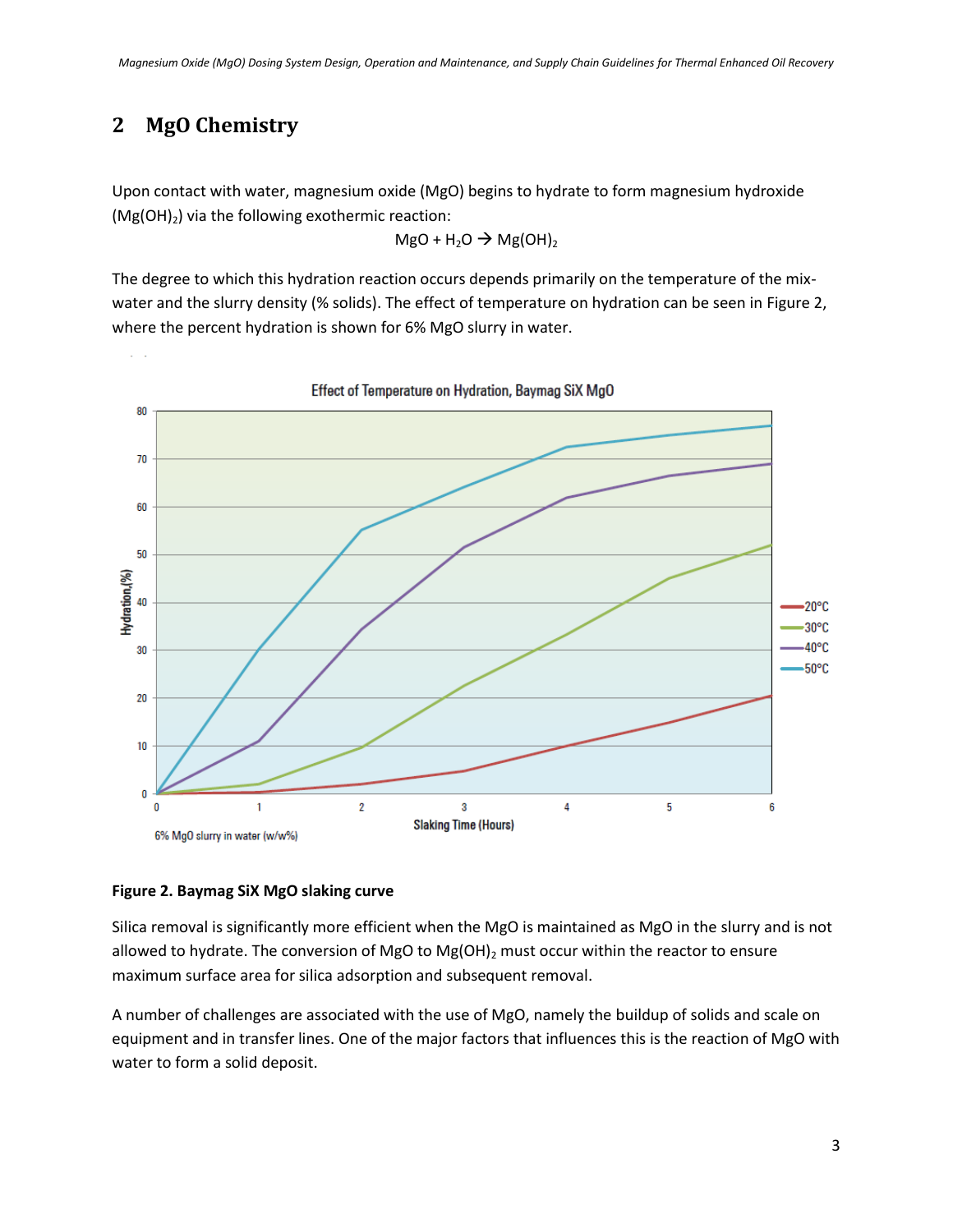MgO is hydroscopic, which means it readily absorbs and retains moisture. Any exposure to moisture causes the MgO powder to buildup on equipment such as the slurry tank internal walls and any internal tank equipment, where it may eventually fall off and accumulate at the bottom of the slurry tank. Excessive buildup of solids in the bottom of slurry tank may plug suction lines, feed pumps and discharge lines.

In addition, if the slurry makeup water is highly alkaline (such as untreated utility waters), it can react with the slurry to form calcium carbonate scale in the feed system piping.

[Figure 2](#page-5-1) shows the slaking efficiency, or percent hydration, for the Baymag SiX magnesium oxide at 6% MgO concentration at various times and temperatures. For the most efficient silica removal, the hydration, or slaking, reaction should not occur in the slurry tank and transfer lines but should occur after the slurry reaches the downstream reactor. Therefore, as illustrated in [Figure 2,](#page-5-1) the magnesium oxide feed system should be designed with low retention times and low makeup water temperatures.

Guidelines related to retention times and temperatures are provided in the appropriate sections of this report.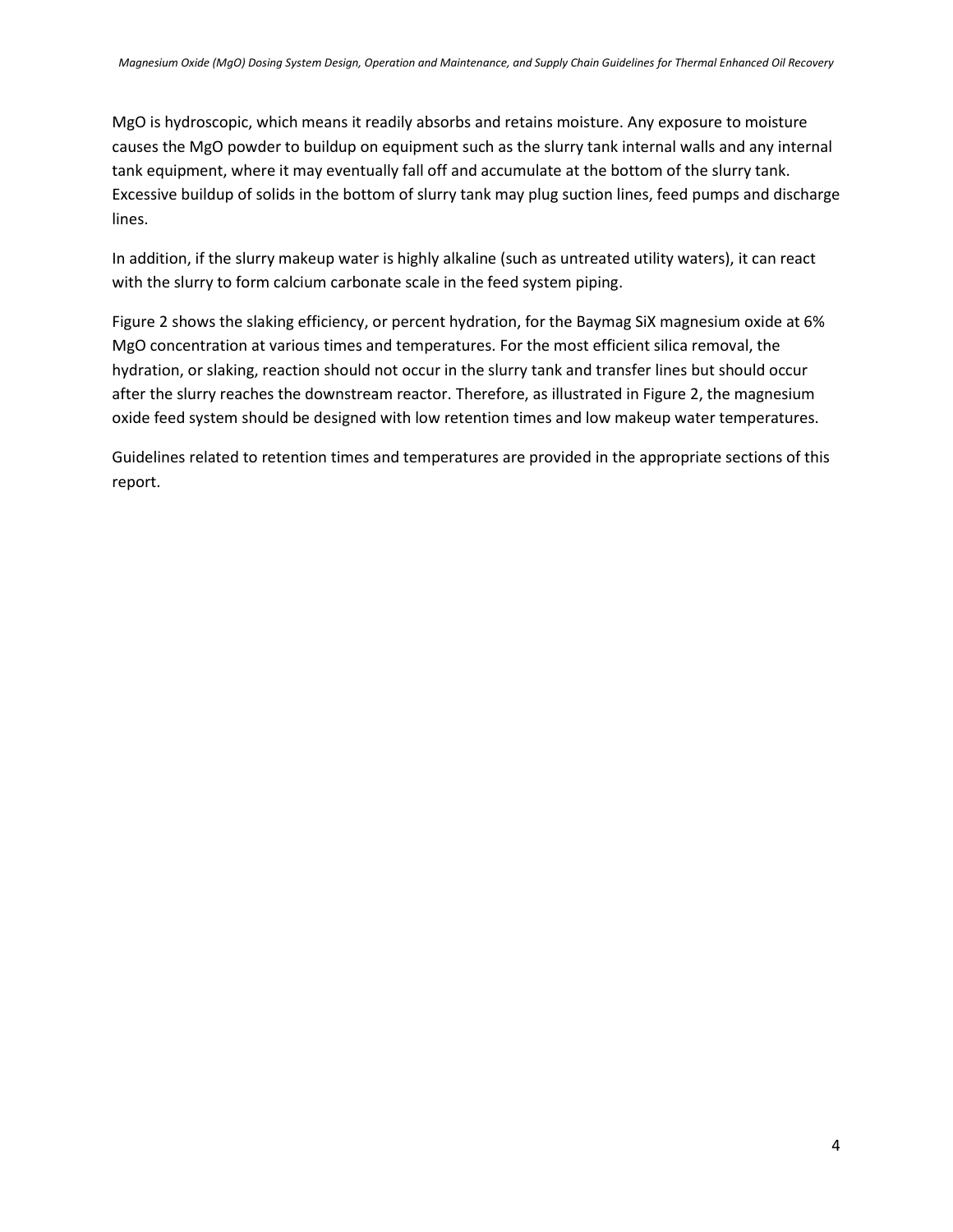## <span id="page-7-0"></span>**3 Supply Chain Guidelines**

Although the MgO system and process components play a large role in how the system functions, the design process, the parties involved, and their roles and responsibilities also affect its functions and are important to understand. The parties involved include owners, operators, consultants and suppliers, and each has a different impact through their varied contribution to design, construction, and operation. [Table 1](#page-8-0) lists all the parties, or stakeholders, in the design process and operating value chain and their roles and responsibilities.

Suppliers and consultants have a significant impact on the design and operation of a system. The specifications provided by the facility owner to purchasing, or to the design engineer who in turn provides specifications to purchasing, are the most effective way to ensure that important parameters are translated into the hardware. In the absence of owner's specifications, the process for tender and award of the equipment and design contract creates a situation where suppliers provide the lowest cost design that allows them to win the contract. If agitator or tank specifications are not detailed enough, the supply chain process may not provide the most efficient or effective equipment.

Thus, owners have the greatest influence through development and implementation of specifications and standard operating procedures to ensure the appropriate considerations are made from the beginning of the design process through to daily operation of the system.

The primary direction from this project is for owners to use the guidelines to develop their own requirements specific to MgO systems.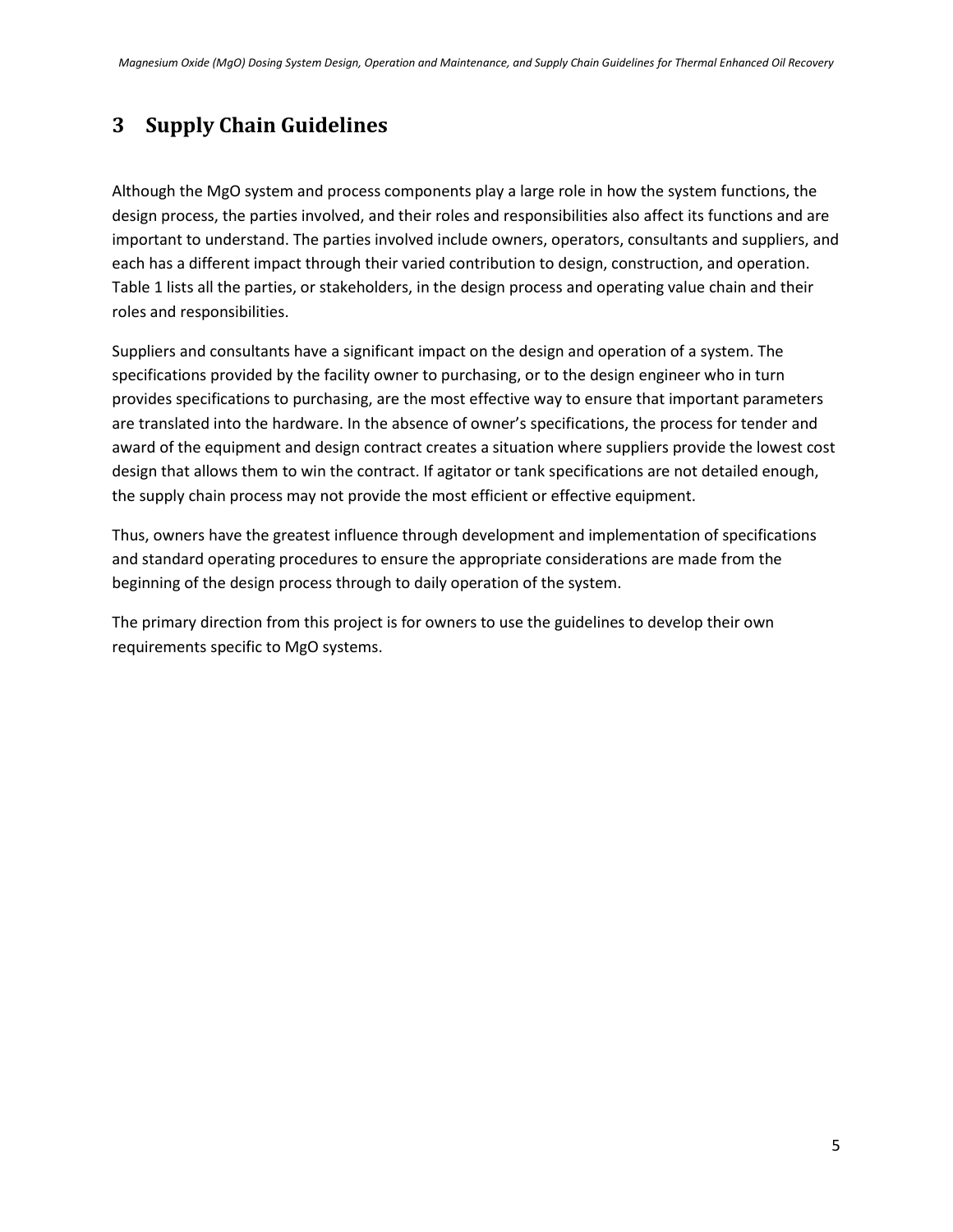### <span id="page-8-0"></span>**Table 1. MgO system value chain**

| <b>Stakeholder</b>        | <b>Roles and Responsibilities</b>                                                          |  |  |  |  |
|---------------------------|--------------------------------------------------------------------------------------------|--|--|--|--|
| <b>Facility Owner</b>     | Develops specifications and provides to EPC<br>$\bullet$                                   |  |  |  |  |
| Engineering,              | Design based on owner specifications, including:<br>$\bullet$                              |  |  |  |  |
| Procurement,              | mixing chemistry<br>$\circ$                                                                |  |  |  |  |
| Construction (EPC)        | control philosophy and dosing system<br>$\circ$                                            |  |  |  |  |
| company (e.g.,            | major system components<br>$\circ$                                                         |  |  |  |  |
| Bantrel)                  | Provides owner specifications to equipment package supplier<br>$\bullet$                   |  |  |  |  |
|                           | Receives package supplied by equipment package supplier<br>$\bullet$                       |  |  |  |  |
|                           | Constructs MgO system based on drawings and specifications<br>$\bullet$                    |  |  |  |  |
|                           | Commissioning<br>$\bullet$                                                                 |  |  |  |  |
| <b>Equipment Package</b>  | Receives owner specifications<br>$\bullet$                                                 |  |  |  |  |
| Supplier (e.g., STT       | Design based on owner specifications, including physical mixing?<br>$\bullet$              |  |  |  |  |
| Enviro Corp)              | Provides owner specifications to specific component equipment suppliers<br>$\bullet$       |  |  |  |  |
|                           | to use in the package system                                                               |  |  |  |  |
|                           | Commissioning<br>$\bullet$                                                                 |  |  |  |  |
|                           | Conducts trouble shooting when necessary<br>$\bullet$                                      |  |  |  |  |
|                           | Provides recommendations for improvements to systems<br>$\bullet$                          |  |  |  |  |
| <b>Specific Component</b> | Provides specific components based on direction from Equipment Package<br>$\bullet$        |  |  |  |  |
| <b>Equipment Supplier</b> | Supplier                                                                                   |  |  |  |  |
| (e.g., MixTech)           |                                                                                            |  |  |  |  |
| MgO supplier (e.g.,       | Develops the powder from raw materials, and provides the product at<br>$\bullet$           |  |  |  |  |
| Baymag)                   | specification to the owner                                                                 |  |  |  |  |
| Independent MgO           | Loads, transports, and off-loads MgO from trucks for delivery to the facility<br>$\bullet$ |  |  |  |  |
| transporter (via          | Responsible for ensuring on-spec MgO powder is delivered to the silo<br>$\bullet$          |  |  |  |  |
| trucks)                   |                                                                                            |  |  |  |  |
| Facility                  | Quality assurance testing of product when it arrives on site<br>$\bullet$                  |  |  |  |  |
| Owner/Operator            | Conducting operations and maintenance of the MgO systems<br>$\bullet$                      |  |  |  |  |
|                           | Undertakes preventative and as-needed maintenance on MgO systems.<br>$\bullet$             |  |  |  |  |
|                           | Corresponds with the MgO Transporter, MgO supplier, EPC and Equipment<br>$\bullet$         |  |  |  |  |
|                           | Package supplier, as required to undertake troubleshooting                                 |  |  |  |  |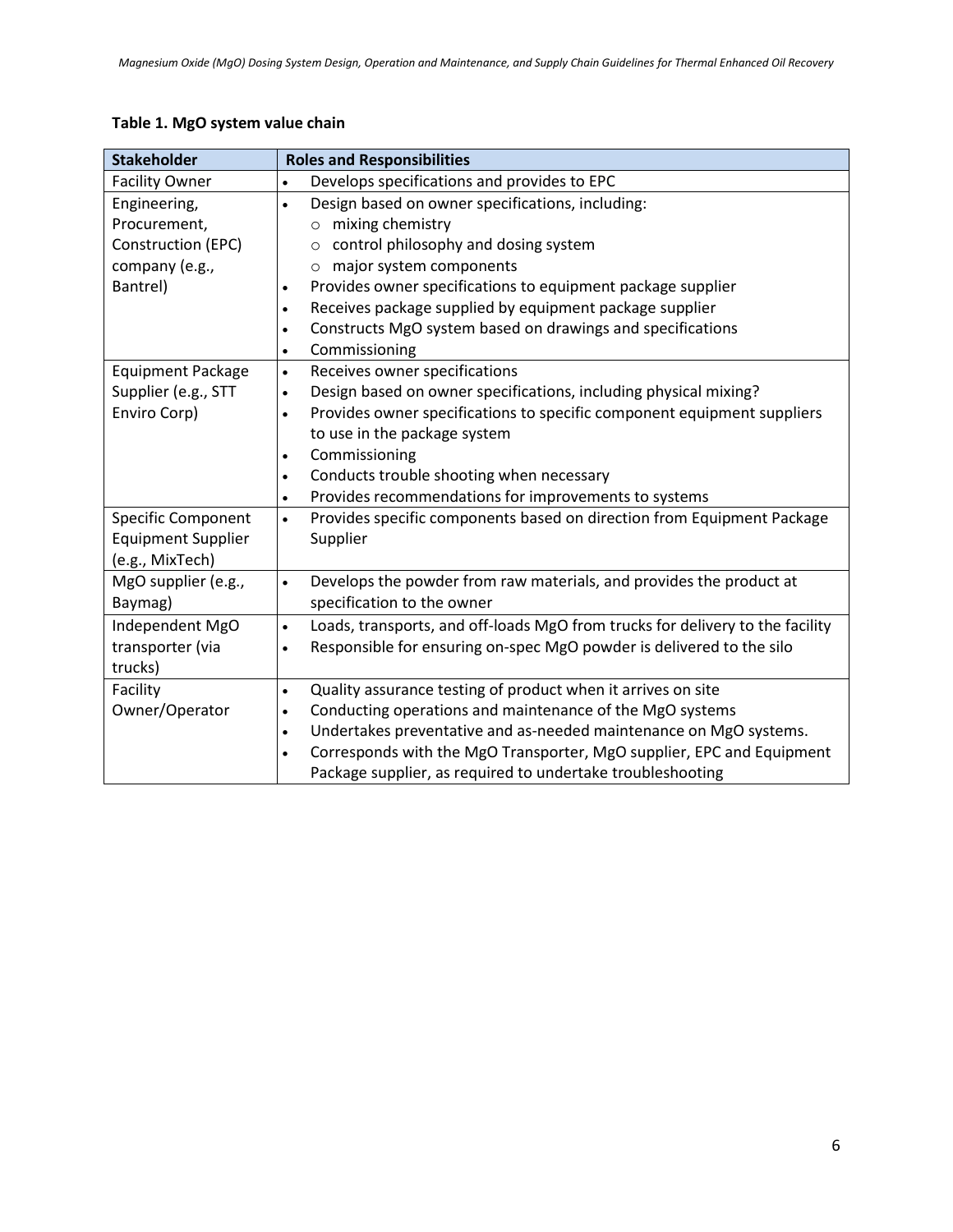## <span id="page-9-0"></span>**4 Design Guidelines**

The guidelines in the section are representative of the key challenges experienced by existing MgO system operators, and solutions identified collectively between operators, designers, product and equipment suppliers, and Alberta WaterSMART.

### <span id="page-9-1"></span>**4.1 Storage Silo**

- 1. Use the level measurement device in the silo for inventory control only, and do not use it as a means for dosing measurement to the slurry tank. Challenges associated with attaining a high level of accuracy with these devices will likely cause ongoing system operating and performance issues that could otherwise be avoided.
- 2. The best success with level measurement has been with radar devices. The performance of guided wave radar is sensitive to how the transmitter and cable are installed and the location of the sensor mounting nozzle in the silo must conform to the instrument manufacturer's requirements. The presence of dust and dusty buildup reduces the accuracy of ultrasonic level measurement devices.
- 3. Size the silo vent to at least match:
	- the pneumatic air transfer flow expected for pneumatic product transfer into the silo, and
	- air injection (aeration pad/aeration cone).
- 4. Do not place the process components upstream of the slurry mix tank directly above the tank. This will reduce the travel of water vapour from the tank to these components, preventing MgO formation buildup within these process components.
- 5. Include a means of air injection (aeration pads/aeration cone) into the silo to avoid bridging of the silo by enhancing the flow behaviour of the MgO product.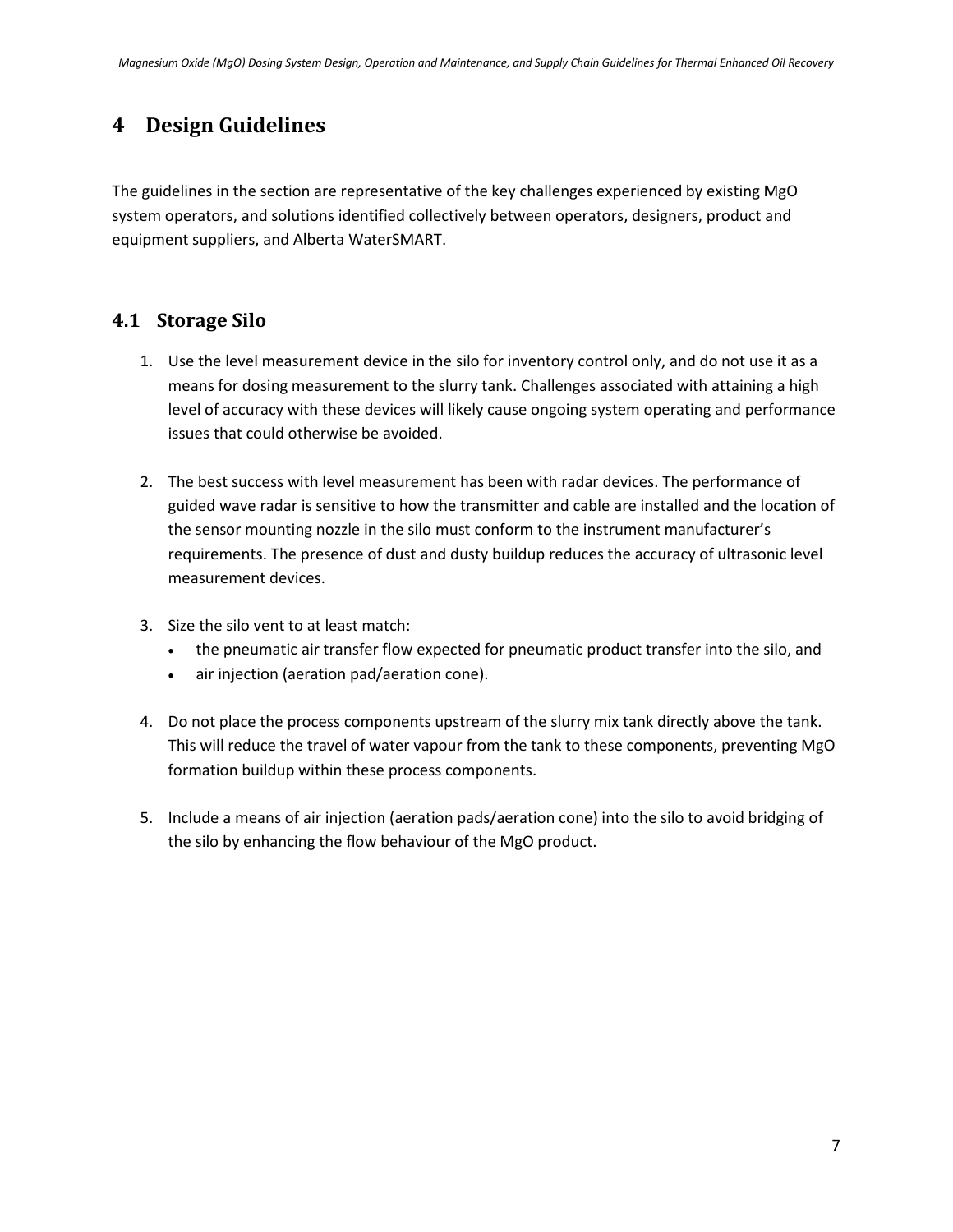## <span id="page-10-0"></span>**4.2 MgO Transfer from Silo to Slurry Mix Tank**

- 6. A fully redundant system downstream of the silo will avoid system shut-downs when operational challenges occur throughout the system, and increase efficiency of the system while it operates.
- 7. Close and seal all open holes in the system where dust has the potential to enter the work environment or buildup on equipment.

### <span id="page-10-1"></span>**4.2.1 Rotary Valves**

Based on the critical challenges created by using the rotary valve as the primary source of volumetric control for the system it is recommended that this type of process control is not used. This is addressed in Design Guidelines 8 and 9.

### <span id="page-10-2"></span>**4.2.2 Hopper**

8. Use a hopper for flow control of powder from the silo to the slurry tank. Load cells or level control devices have been used to measure flow into the hopper. There is no clear evidence demonstrating which is better. Additional investigation into level detection is recommended. Do not use a rotary valve as the sole method of MgO powder volume control.

#### **Table 2. Advantages and disadvantages of loss-in-weight and volumetric hoppers**

|                                                                   | Loss-in-weight                                                                                                               | <b>Volumetric</b>                                                    |                                                                          |  |
|-------------------------------------------------------------------|------------------------------------------------------------------------------------------------------------------------------|----------------------------------------------------------------------|--------------------------------------------------------------------------|--|
| <b>Advantages</b>                                                 | <b>Disadvantages</b>                                                                                                         | <b>Advantages</b>                                                    | <b>Disadvantages</b>                                                     |  |
| More accurate MgO<br>volume control                               | More expensive                                                                                                               | Less expensive                                                       | Less accurate MgO<br>volume control                                      |  |
| Newer loss-in-weight<br>hoppers have a user<br>friendly interface | Area must remain dust<br>free, and/or device cleaned<br>regularly (more<br>maintenance required than<br>a volumetric hopper) | Less maintenance<br>required than with<br>a loss-in-weight<br>hopper | Plugging of level<br>switched creates<br>inconsistent process<br>control |  |
|                                                                   | Older models are difficult                                                                                                   |                                                                      |                                                                          |  |
|                                                                   | to operate                                                                                                                   |                                                                      |                                                                          |  |

9. Use a rotary valve or slide gate for filling the hopper and a screw conveyor to transfer powder from the hopper to the tank.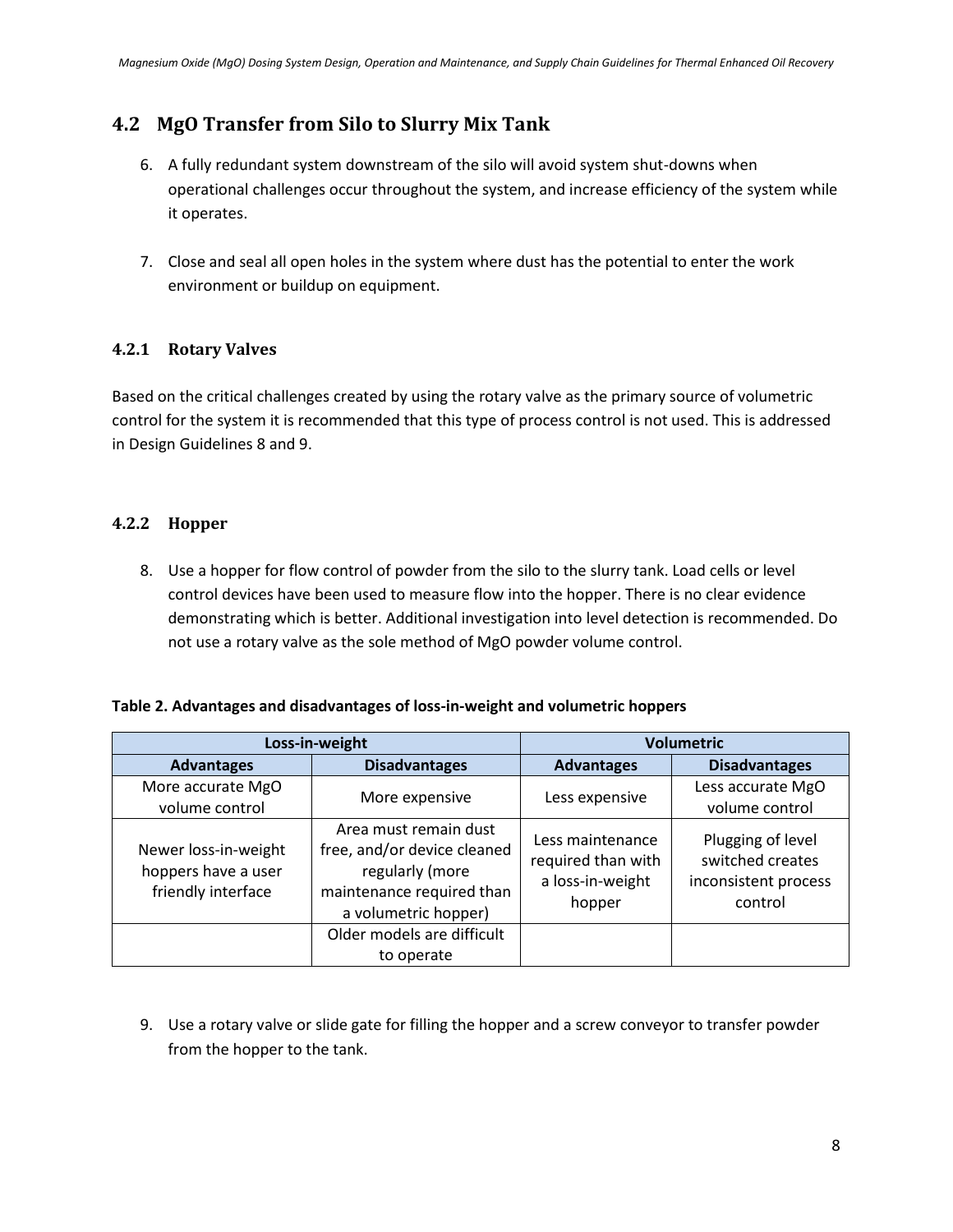- 10. Include a vent on the hopper to prevent plugging and level control challenges in the hopper. The vent should be sized to accommodate the displaced air from product feed into the hopper. It should not be an open hole, and should include a dust sock or scrubber to prevent dust in the work area.
- 11. Include a form of air injection into the hopper to prevent plugging and level control challenges in the hopper.

#### <span id="page-11-0"></span>**4.2.3 Screw Conveyor**

- 12. Include an air purge into the end of the screw conveyor or after the screw conveyor to prevent moisture and product buildup in the MgO powder transfer system and to facilitate tank venting.
- 13. Use a conventional closed flight screw conveyor for product transfer. A ribbon type screw conveyor should be avoided to prevent bypassing of powder through the conveyor and ingress of water vapour into the conveyor.
- 14. If the MgO powder is batched into the slurry mix tank, an automated valve should be installed to isolate the screw conveyor from the tank while it is not operating. This will prevent excess moisture from entering the conveyor.

#### <span id="page-11-1"></span>**4.2.4 Chute**

15. Construct the chute from flexible material, such as an absorbent fabric, rubber, or neoprene material to prevent accumulation of material on the walls and allow for easier cleanout. Although the installation of an air purge at the end of the screw conveyor is the best option to prevent plugging in the screw conveyor, a chute downstream of the screw conveyor constructed of absorbent material is an alternative option. This also allows dry air flow through the fabric to contribute to proper venting of the slurry mix tank. Include a clean-out on the chute where it is made of hard pipe, to provide access to detach solids formation buildup in the chute.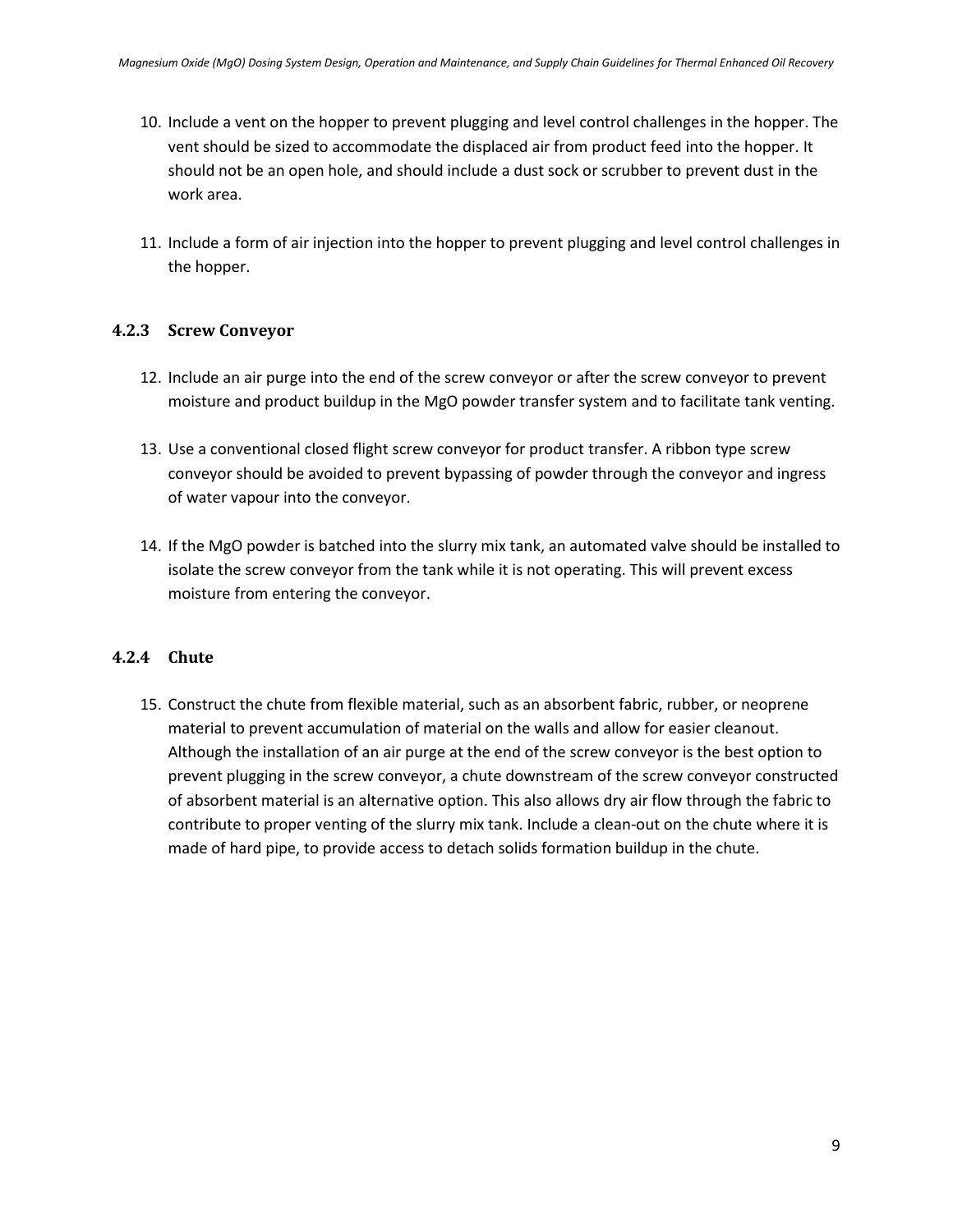### <span id="page-12-0"></span>**4.3 Slurry Mix Tank**

#### <span id="page-12-1"></span>**4.3.1 Solids Buildup**

- 16. Slurry mixing modelling should be undertaken to ensure adequate mixing of the slurry in the tank, considering all appropriate variables relating to the tank geometry and baffles, and water temperature.
- 17. Minimize the MgO hydration before the reactor to 13%. MgO hydration is determined based on [Figure 2.](#page-5-1) Percent hydration will be reduced by the following factors:
	- Low retention time (impacted by physical design parameters such as tank size and recirculation); and
	- Low water temperature.
- 18. If the ratio of the impeller to tank diameter is 1/3 to 1/2 ideal impeller speeds are between 60 and 150 RPM to prevent splashing causing product buildup on the slurry tank walls. For all impeller to tank ratios the impeller speed should be a maximum of 350. See Figure 3 as a guideline for the appropriate impeller speed associated with different impeller: tank diameter ratios. Note that all mixing variables must be considered together to ensure adequate mixing.



**Figure 3. Design curve for impeller to tank diameter ratio to impeller RPM**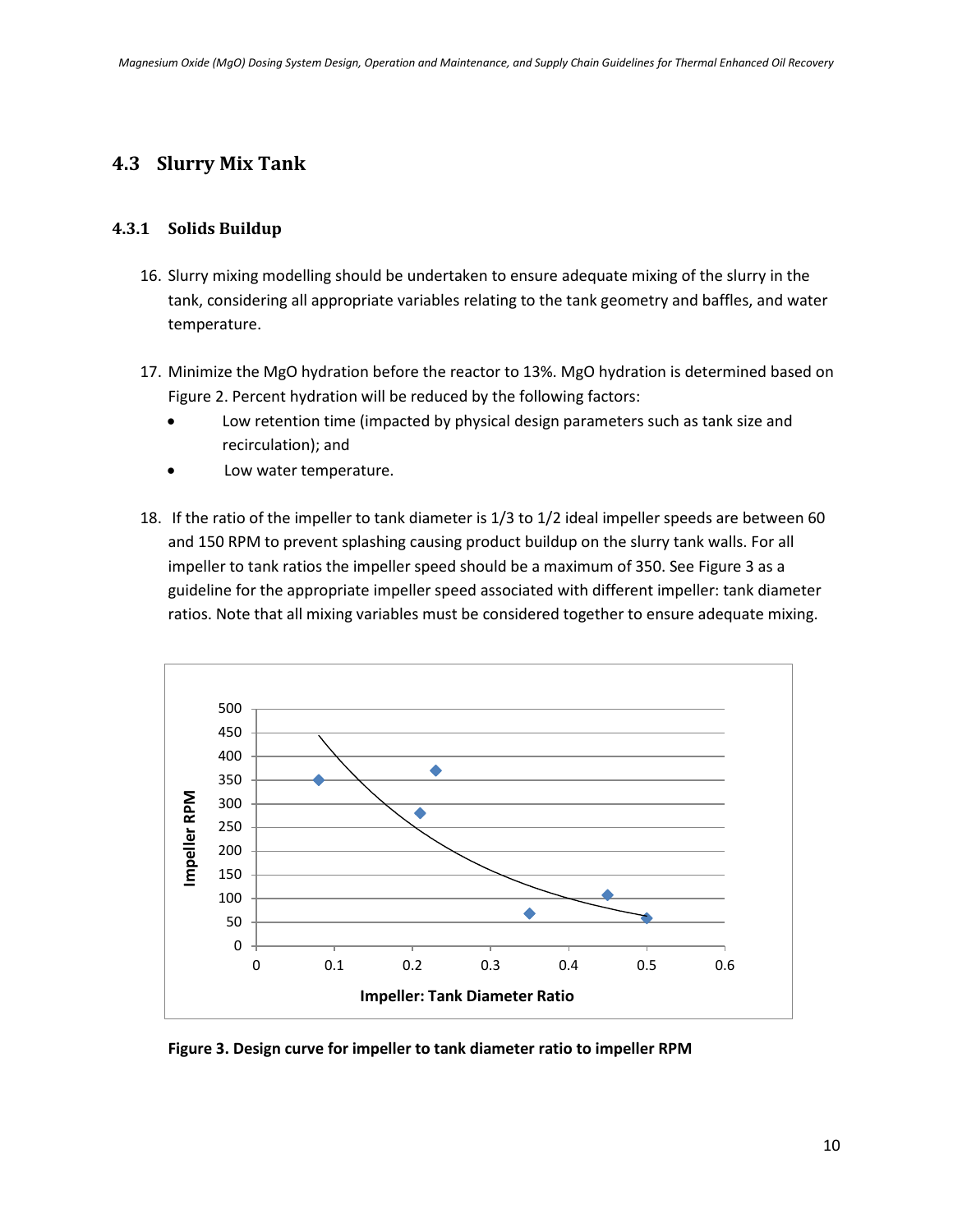- 19. Locate the water inlet below normal liquid level to prevent solids buildup in the tank.
- 20. In addition to proposed Design Guideline 18, the slurry agitator should enter the tank from the top, parallel to tank walls, to decrease the potential for splashing, causing solids buildup. This will also promote effective mixing. The slurry agitator impellers should be below the normal liquid level.
- 21. Do not use recirculation lines unless site specific design parameters require them. Recirculation lines are strongly correlated with solids buildup in the slurry tank.

#### <span id="page-13-0"></span>**4.3.2 Tank Sizing**

See proposed Design Guideline 17.

#### <span id="page-13-1"></span>**4.3.3 Dust Control and Tank Venting**

- 22. Include an active slurry tank vent system on the slurry mix tank to mitigate dust issues and to control moisture upstream of the slurry mix tank. See guidelines 24 to 26 for tank vent system design.
- 23. Design the slurry mix tank vent as required to handle the design water temperatures and tank sizing. Consider designing the vent for water temperatures greater than expected design temperatures to ensure the vent can still operate with a change in source water.
- 24. Locate the slurry mix tank vent as far away as practical from the MgO powder inlet, as the vent will suck up the powder and plugging will occur more quickly.
- 25. Include a variable frequency drive (VFD) or a butterfly valve on the vent to allow for manual or remote changes to the vent air intake to prevent plugging.
- 26. The vent system should include a wet scrubber. It should operate under negative pressure and vent outside.

#### <span id="page-13-2"></span>**4.3.4 Baffles**

27. Include four baffles in the slurry mix tank to promote effective mixing. Baffles should be no higher than the high liquid level.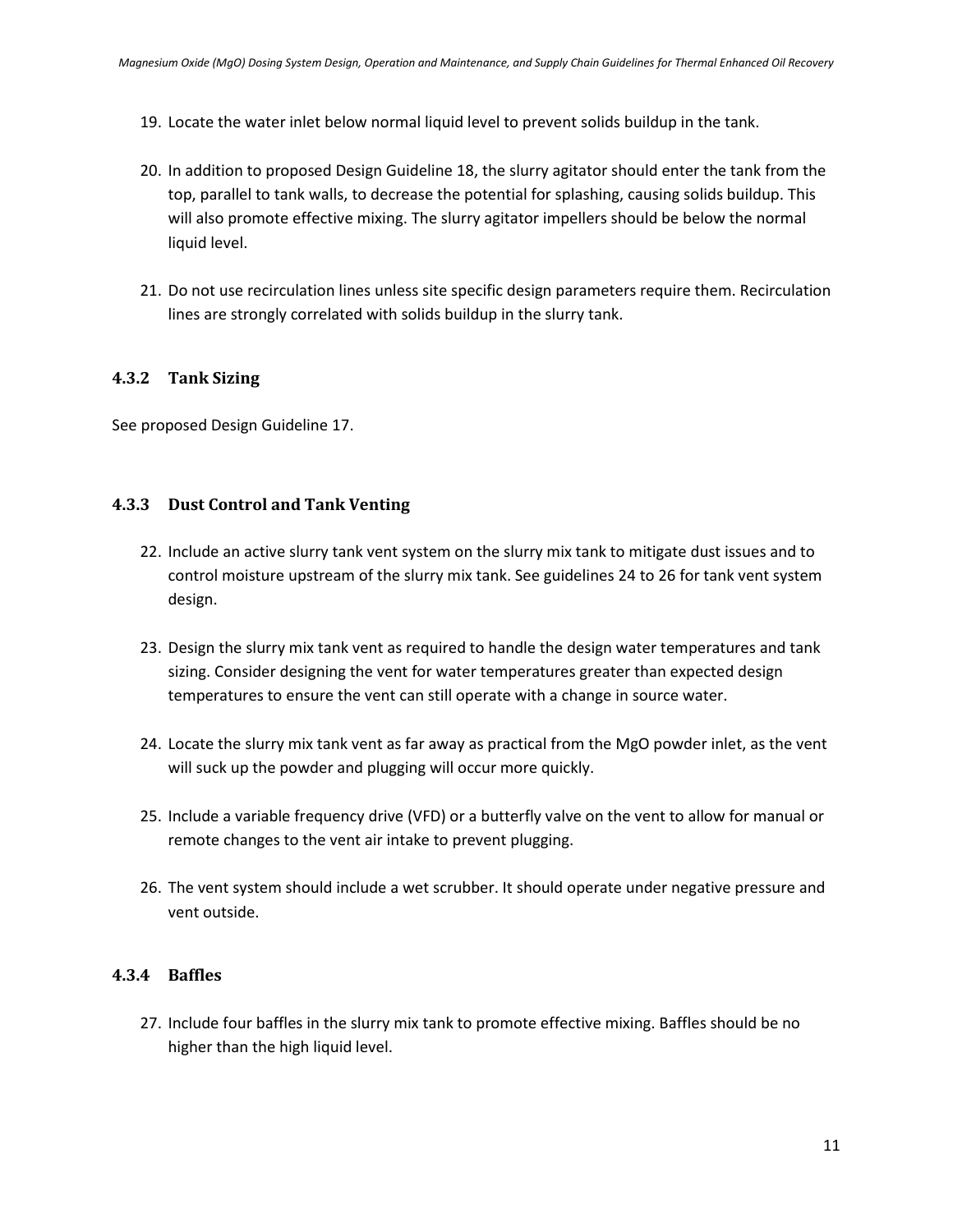28. Baffles should be 1/12 of the tank diameter, perpendicular to the tank wall and have an off wall space of 1/24 of the tank diameter.

#### <span id="page-14-0"></span>**4.3.5 Agitator and Mixing**

- 29. Size the agitator impeller diameter to be 1/3 to 1/2 of the tank diameter.
- 30. Use redundant level measurement in the slurry mix tank, with two different methods of level measurement. The ultrasonic level measurement device has a lower chance of plugging compared to other devices. There are challenges associated with each level measurement device:
	- Bubble tubes
		- o Significant maintenance is required.
		- o There is a greater potential of scaling compared to other devices.
	- Radar
		- $\circ$  The cable type that extends into the tank can become caked with material and require maintenance.
		- $\circ$  Both cable and cone types can be affected by dust particulate, creating inaccurate readings.
	- Ultrasonic
		- o The presence of foam creates inaccurate readings.
- 31. Dust can create challenges with level measurement due to buildup on level measurement devices and false reading due to particulate; see proposed Design Guideline 24 regarding dust control.

#### <span id="page-14-1"></span>**4.3.6 MgO Inlet to Slurry Mix Tank**

- 32. MgO powder should be added to the tank as close to the centre of the tank as possible.
- 33. MgO powder inlet should not enter directly over top of the baffles or agitator to avoid product build up.

#### <span id="page-14-2"></span>**4.3.7 Slurry Outlet from Slurry Mix Tank**

34. The slurry mix tank slurry outlet should be raised off of the bottom of the tank. A proposed minimum based on anecdotal evidence is 12" (30cm). This will help to prevent plugging of the suction nozzles.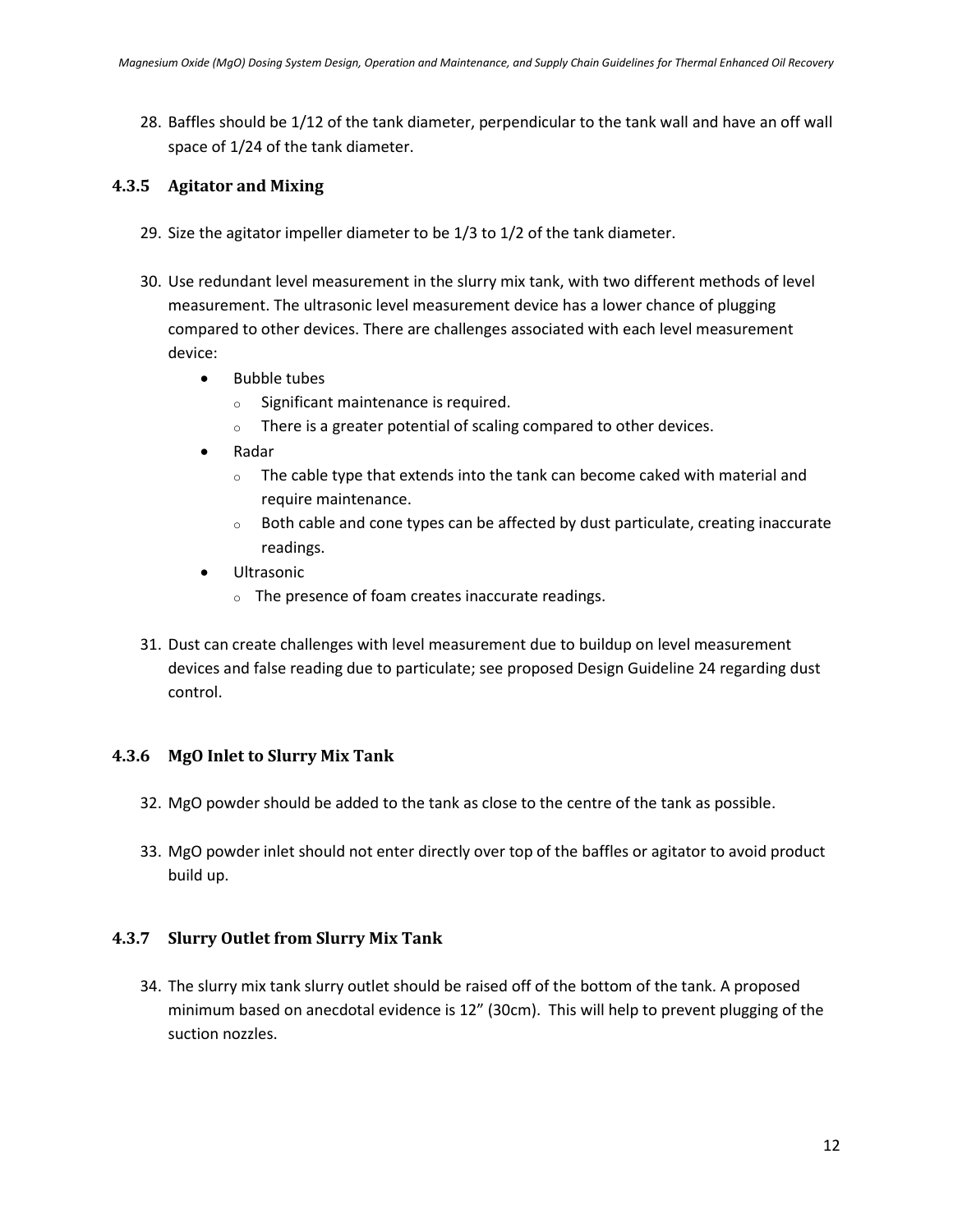### <span id="page-15-0"></span>**4.4 Transfer Lines**

- 35. Create a pipeline specification specifically for the MgO system including smooth walled hose and Victaulic style couplings.
- 36. Minimize slurry transfer line length and elbows to prevent plugging. Where elbows are necessary use long radius elbows.

#### <span id="page-15-1"></span>**4.4.1 Lines**

- 37. To control transfer pipe plugging due to settling, ensure the slurry velocity is greater than 2.5 m/s. High velocities have shown a strong correlation with reduced plugging. Ensure that the proper hydraulic calculations surrounding settling velocity are completed. Higher velocities will require higher pressures to overcome losses and therefore will require more expensive equipment. This should be considered in making decisions on pump and pipeline design.
- 38. Use smooth walled hose for slurry transfer lines to provide easy maintenance, and/or replacement. At a minimum, use hose in the pump suction line between the slurry mix tank and the pump.
- 39. Avoid reduced pipe diameter sections and instrumentation or control on the lines to prevent solids buildup and plugging in these locations.
- 40. Use VFDs over control valves for slurry dosing control to reduce potential control valve erosion and slurry control issues.
- 41. Ensure pump VFDs for modifying slurry strength do not allow velocities to fall below the design minimum of 2.5 m/s, to prevent line plugging.

#### <span id="page-15-2"></span>**4.4.2 Valves**

- 42. Do not use pinch valves for control valves on slurry lines, as they are easily eroded and fail.
- 43. If recirculation lines must be used place recirculation line valve at a system high point in the system, and as close to the reactor as possible.
- 44. Minimize the number of valves on the transfer lines to reduce erosion and plugging.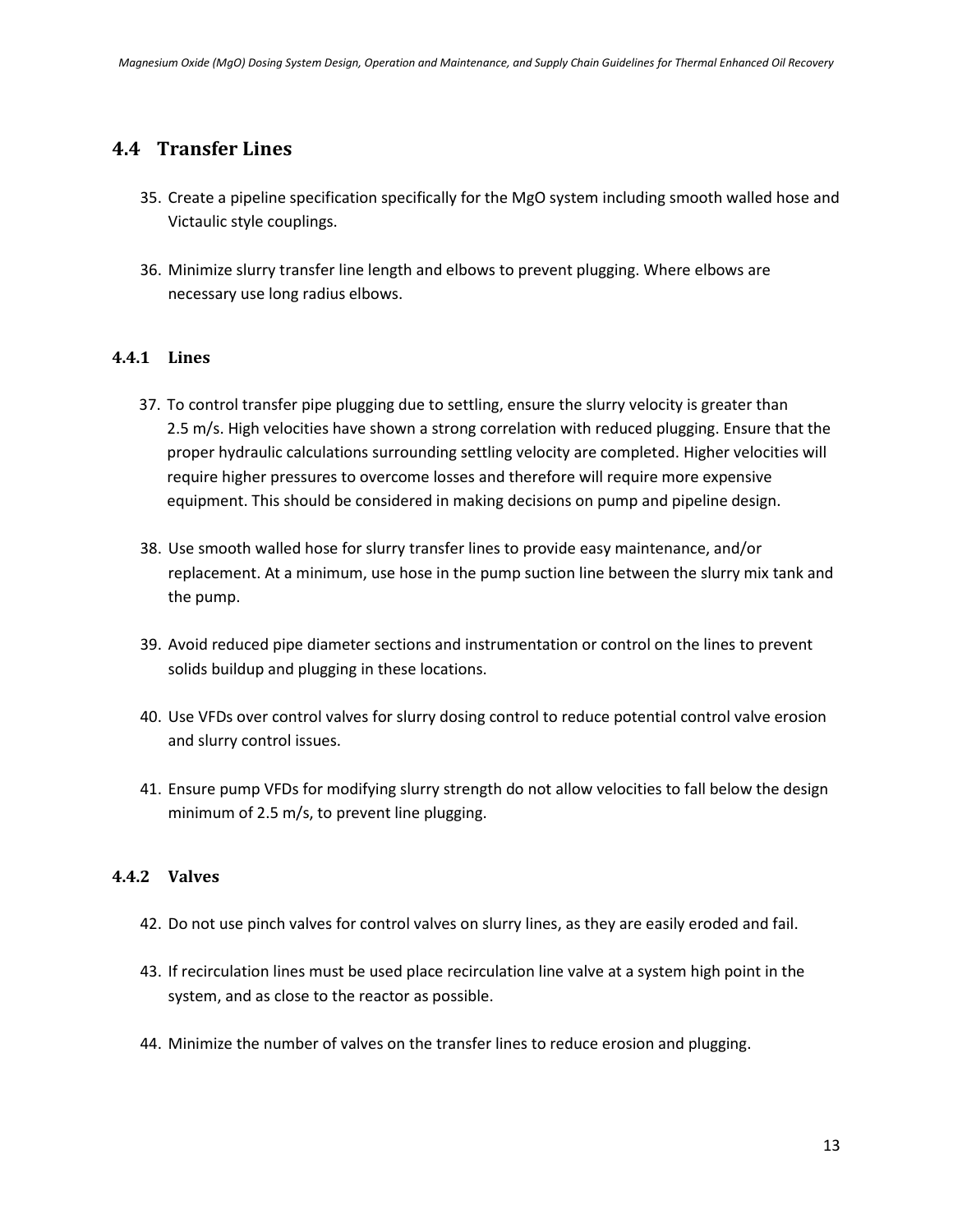#### <span id="page-16-0"></span>**4.4.3 Feed Pump(s)**

- 45. Include permanent water flush lines upstream of the pumps and a water flush procedure to be operated after the pump is used, every time.
- 46. Design to allow isolation and flushing of backup pumps before and after use.

### <span id="page-16-1"></span>**4.5 Water Quality and Temperature**

See proposed Design Guideline 17.

- 47. The MgO slurry tank should be treated as a reactor in terms of water quality and chemical interactions. The pH in the tank is typically above 9. All water quality characteristics should be considered to reduce scaling of equipment. Increased impurities will increase scaling challenges.
- 48. Minimize water temperature; 25°C is an ideal water temperature and a maximum suggested water temperature is 40°C.

### <span id="page-16-2"></span>**4.6 Dosing and Slurry Concentration Control**

- 49. A loss-in-weight hopper and a screw conveyor to control the MgO dosing ensures accuracy and decreases incidents of downstream reactor upsets. See Design Guideline 9.
- 50. Use an alarm system on the transfer from the silo to the hopper or from the hopper to the slurry tank to detect interruption of powder transfer.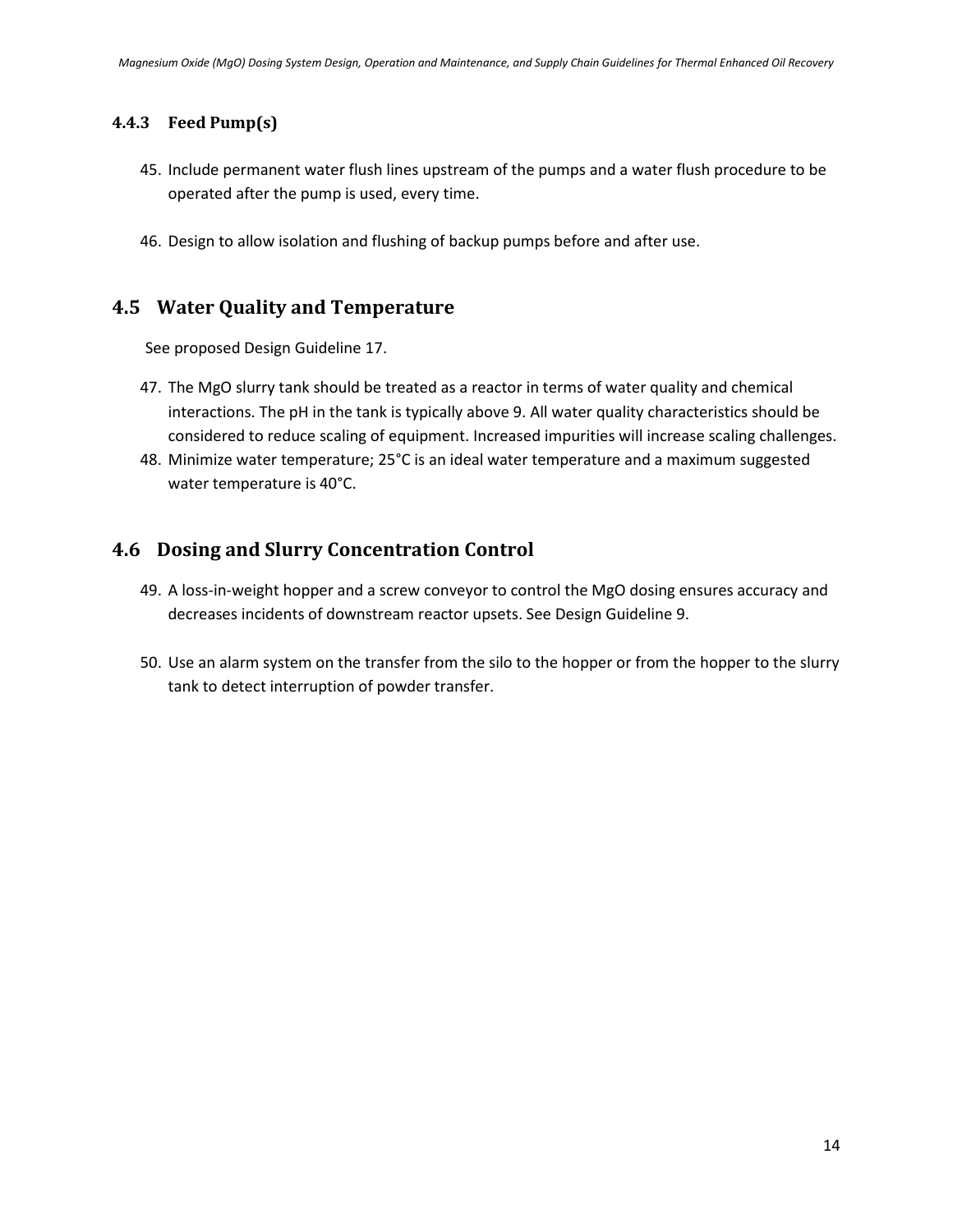## <span id="page-17-0"></span>**5 Operational and Maintenance Guidelines**

The following operation and maintenance guidelines were developed based on some of the key challenges identified by operators of existing systems. Therefore, they do not represent an exhaustive list of all necessary operation and maintenance procedures for these systems, but the most critical considerations to ensure efficient operation.

Many of these guidelines are presented with a minimum maintenance guideline based existing operator input, and will require adapative management by operators and owners based on the unique characteristics of each system.

## <span id="page-17-1"></span>**5.1 Storage Silo**

- 1. Undertake scheduled preventative maintenance on the silo measurement device at least once every three months. Operators should adapt this schedule as required for their system.
- 2. Perform preventative maintenance on the silo vent filter a minimum of once every three months or approximately every 10 offloads whichever comes first.
- 3. Minimize pneumatic transfer pressure of MgO from the truck to the silo to the pressure required for transfer. This has shown improvements in dust control at existing facilities.
- 4. To prevent moisture from entering the silo and creating level measurement and silo clogging challenges, ensure the top of the silo is sealed during normal operation, the thief hatch is closed and all fixtures on top of the silo are properly fastened (i.e., PVRVs).
- 5. Do not use physical flow promoters (vibrators, impactors, etc.) while the silo is being loaded with product. This promotes compaction of the product in the silo, which may promote clogging and inconsistent feed rate.
- 6. Caution should be taken not to introduce too much air, which may cause product control challenges for control devices. Limit the amount of air introduced to the silo to what is required to ensure flow out of the tank.

## <span id="page-17-2"></span>**5.2 MgO Transfer from Silo to Slurry Mix Tank**

No operation and maintenance guidelines have been developed specific to hoppers. However, similar to the slurry tank vent, although less critical, the hopper vent should continually operate and be included in scheduled maintenance.

The screw conveyor is typically difficult to clean due to its design. To reduce plugging in the screw conveyor, operators have reported manually knocking the conveyor to help dislodge the product from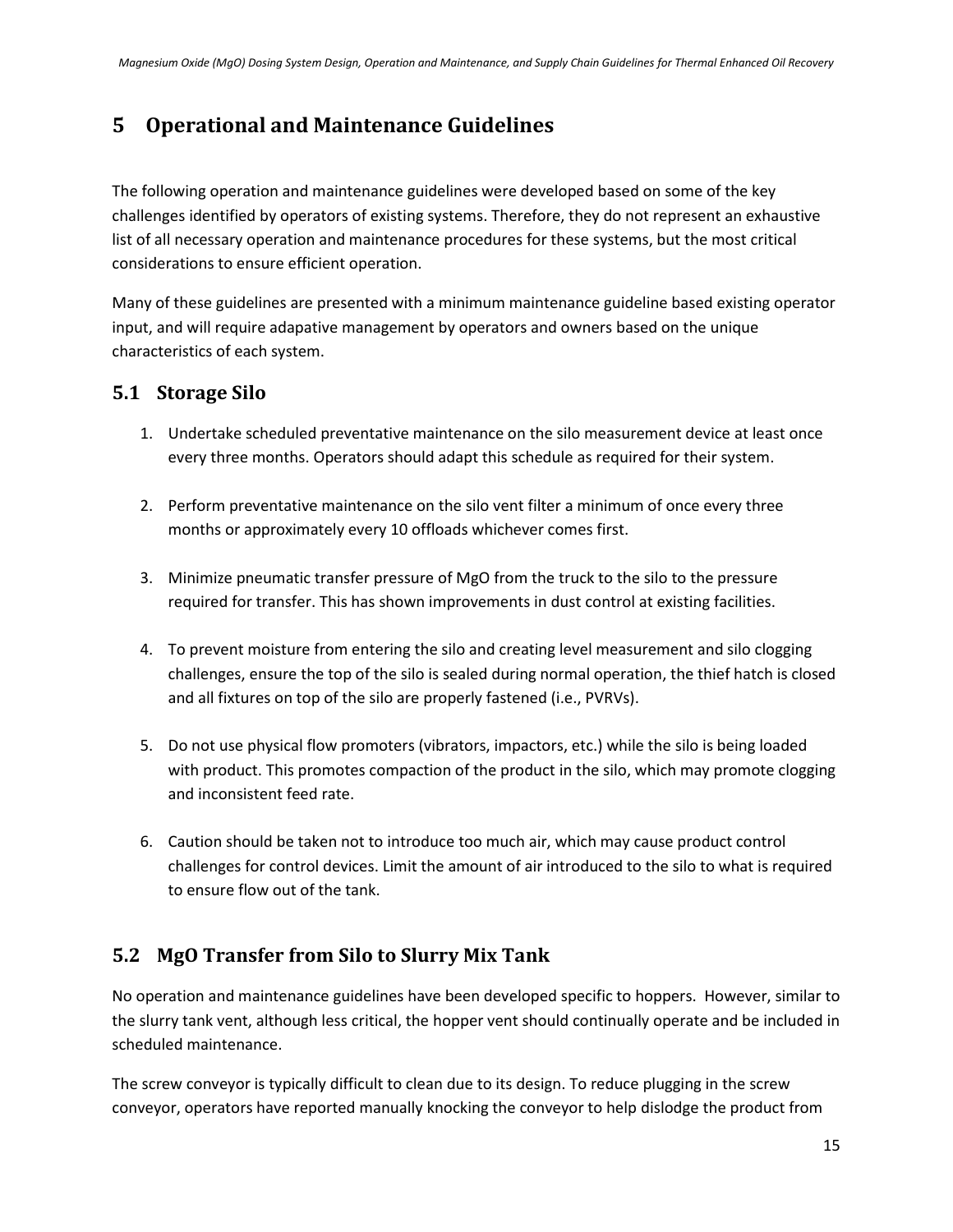the inside walls. Alternatively, operators knock a rod inside the screw conveyor for the same affect if a hatch or cleanout is available. However, no specific guidelines are proposed for maintenance of the screw conveyors.

- 7. If chute plugging issues have been a concern, implement preventative maintenance on the chute to prevent large formation buildup in the chute. Maintenance can be reduced by:
	- Minimizing water temperature
	- Ensuring proper slurry mix tank vent operation
	- Installing a flexible chute material such as an absorbent fabric

### <span id="page-18-0"></span>**5.3 Slurry Mix Tank**

- 8. Ensure the slurry mix tank vent is functioning at all times during operation to mitigate dust issues and to control moisture upstream of the slurry mix tank.
- 9. The slurry mix tank vent scrubber must be visually inspected monthly. A differential pressure meter across the scrubber could also be used to indicate when full cleanings are required but should not be used as the sole means of determining maintenance requirements. A spare wet scrubber will reduce facility down time during maintenance.
- 10. Use the VFD or butterfly valve on the slurry mix tank vent to adjust the air intake as necessary to avoid plugging.
- 11. Consult your equipment supplier prior to making changes to critical slurry tank mixing equipment. Making changes without consultation can create greater system challenges instead of improvements. Particularly, do not remove baffles from the slurry tank.

## <span id="page-18-1"></span>**5.4 Transfer Lines**

12. Do not allow the slurry to remain still in the pipelines.

See Design Guideline 41 regarding maintaining velocity in the transfer lines.

## <span id="page-18-2"></span>**5.5 Feed Pump (s)**

13. Backup pumps should be isolated and flushed before and after use.